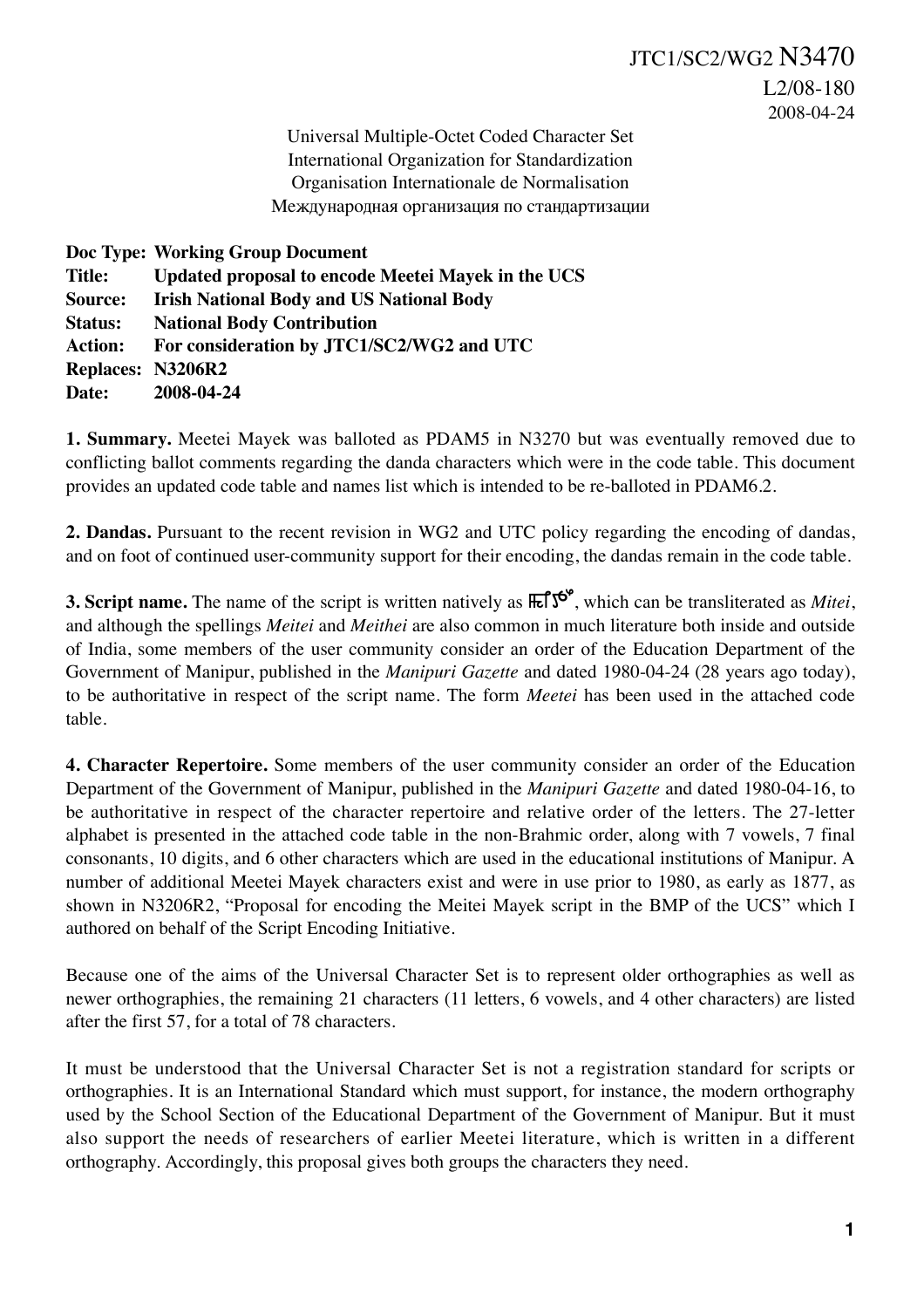|                | 1C <sub>8</sub>              | 1C9                                     | 1CA                                           | 1CB                                                       | 1CC                                 |
|----------------|------------------------------|-----------------------------------------|-----------------------------------------------|-----------------------------------------------------------|-------------------------------------|
| $\overline{0}$ | 凶                            | に                                       | $\frac{1}{2}$                                 | O                                                         | <u>ල</u>                            |
|                | 1C80                         | 1C90                                    | 1 <sub>CA0</sub>                              | 1CB0                                                      | 1CC <sub>0</sub>                    |
| 1              | $\overline{C}$               | $\overline{\mathbb{U}}$                 | $\frac{1}{\sqrt{2}}$                          | $\mathbf S$                                               | ကြ                                  |
|                | <u>1C81</u>                  | 1C91                                    | 1CAI                                          | 1CB1                                                      | 1CC1                                |
| $\overline{c}$ | $\overline{\mathbf{C}}$      | $\overline{\mathbb{I}^{\mathbf{L}}}$    | $\mathbf{I}\mathbf{I}$                        | ဇွ                                                        | $\overline{\mathsf{T}}$             |
|                | <b>1C82</b>                  | 1C92                                    | 1CA <sub>2</sub>                              | 1CB <sub>2</sub>                                          | 1CC <sub>2</sub>                    |
| 3              | 压                            | $\overline{\mathcal{Z}}$                | コ                                             | &                                                         | ${\bf \Omega}$                      |
|                | <b>1C83</b>                  | 1C93                                    | 1CA3                                          | 1CB3                                                      | 1CC3                                |
| 4              | 邪                            | <b>P</b>                                | F                                             | $\mathbf{S}$                                              | 白                                   |
|                | 1C84                         | 1C94                                    | <u>1CA4</u>                                   | 1CB4                                                      | 1CC <sub>4</sub>                    |
| 5              | $\overline{\boldsymbol{U}}$  | $\overline{\mathbf{X}}$                 | $\overline{\rm M}$                            | န                                                         | ਿ                                   |
|                | 1C85                         | 1C95                                    | 1CA5                                          | 1CB5                                                      | 1CC5                                |
| 6              | $\overline{\mathcal{R}}$     | $\overline{\mathcal{C}}$<br><b>1C96</b> | $\overline{\mathfrak{C}}$<br>1 <sub>CA6</sub> | ၉<br>1CB6                                                 |                                     |
| 7              | 1C86<br>$2\overline{c}$      | স্ত                                     | $\mathcal{L}$                                 | $\mathcal{B}% _{M_{1},M_{2}}^{\alpha,\beta}(\varepsilon)$ | $\pmb{\delta}$<br>$\langle \rangle$ |
| 8              | 1C87                         | 1C97                                    | <u>1CA7</u>                                   | 1CB7                                                      | 1CC7                                |
|                | $\overline{\Sigma}$          | $\overline{\bm{\mathcal{F}}_{\bm{c}}}$  | ▥                                             | ငှ                                                        | $\overline{\mathbb{C}}$             |
| 9              | <b>1C88</b>                  | 1C98                                    | 1CA8                                          | 1CB8                                                      | 1CC8                                |
|                | 2                            | $\overline{\mathbf{d}}$                 | ୣ                                             | $\mathbf{P}$                                              | ੀ                                   |
| A              | <b>1C89</b>                  | 1C <sub>99</sub>                        | 1CA9                                          | 1CB9                                                      | 1CC9                                |
|                | 忑                            | ग                                       | $\bigcirc$ .                                  | $\bm{\mathsf{\Omega}}$                                    | ଼ି                                  |
| B              | 1C8A<br>又                    | 1C9A<br>$\bigcirc$<br>S                 | 1CAA<br>$\bigcirc$                            | 1CBA<br>$\overline{\mathsf{U}}$                           | 1CCA<br>$\frac{1}{1}$               |
| C              | 1C8B<br>फ़्र                 | 1C9B<br><u>੍ਰ</u> ਿ                     | 1CAB                                          | 1CBB<br>57                                                | Ś                                   |
| D              | 1C8C                         | 1C9C                                    | 1CAC                                          | 1CBC                                                      | 1CCC                                |
|                | 万                            | $\frac{1}{\mathcal{O}}$                 | $\mathop{\text{  }}$                          | ୷                                                         | Ջ                                   |
| E              | 1C8D                         | 1C9D                                    | 1CAD                                          | 1CBD                                                      | 1CCD                                |
|                | ক্ত $\overline{\mathcal{S}}$ | ං                                       | $\asymp$                                      | ண                                                         | ₹                                   |
|                | 1C8E<br>万                    | 1C9E<br>ಿ                               | 1CAE                                          | 1CBE<br>$\overline{\mathbf{h}}$                           | 1CCE                                |
| F              | 1C8F                         | 1C9F                                    |                                               | 1CBF                                                      |                                     |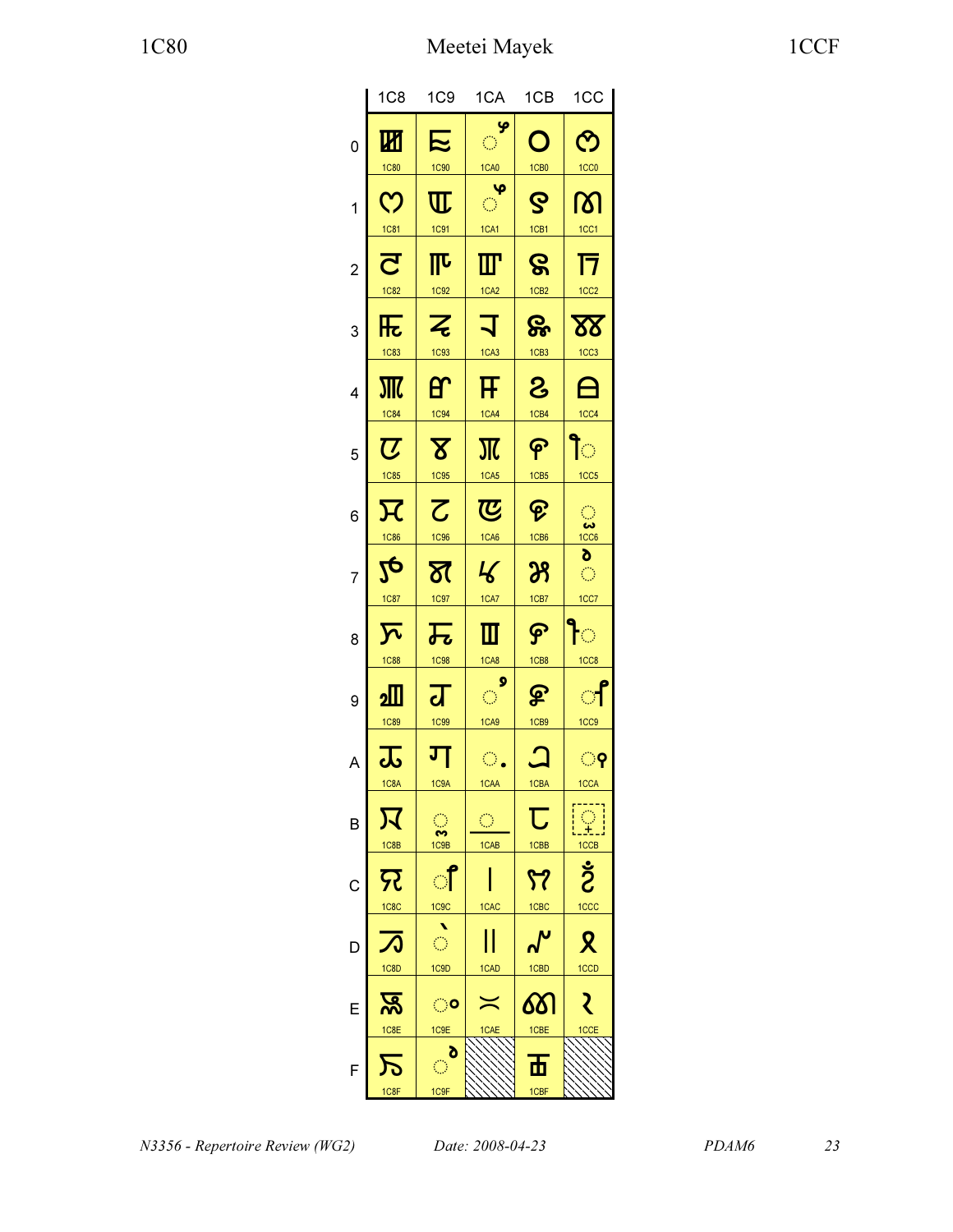UTC: 2007-02-06 (s approve w/o dandàs<br>WG2: 2007-04-24 document: L2/07-00:<br>N3206 N3200<br>contact: Everson<br>font: EverMeetei target: Amd5

|             |               | Mayek", and other transliterations also occur. |
|-------------|---------------|------------------------------------------------|
| Letters     |               |                                                |
| <b>1C80</b> | Ш             | MEETEI MAYEK LETTER KA<br>$= k \infty$         |
| 1C81        | ෆ             | MEETEI MAYEK LETTER SA                         |
| 1C82        | ਟ             | $=$ sam<br>MEETEI MAYEK LETTER LA<br>$=$ lai   |
| <b>1C83</b> | 厇             | MEETEI MAYEK LETTER MA<br>$=$ mit              |
| 1C84        |               | MEETEI MAYEK LETTER PA                         |
| 1C85        | $\sigma$      | MEETEI MAYEK LETTER NA                         |
| 1C86        | π             | MEETEI MAYEK LETTER CA<br>$=$ chil             |
| 1C87        | $2\mathbf{e}$ | <b>MEETEI MAYEK LETTER TA</b><br>$=$ til       |
| <b>1C88</b> | ঈ             | MEETEI MAYEK LETTER KHA<br>= khou              |
| 1C89        | ⅏             | MEETEI MAYEK LETTER NGA<br>$=$ ngou            |
| 1C8A        | ᠼ             | MEETEI MAYEK LETTER THA<br>$=$ thou            |
| 1C8B        | ਸ             | MEETEI MAYEK LETTER WA<br>= wai                |
| 1C8C        | न्न           | MEETEI MAYEK LETTER YA<br>$=$ yang             |
| 1C8D        | ∞             | MEETEI MAYEK LETTER HA<br>$=$ huk              |
| 1C8E        | ळ             | MEETEI MAYEK LETTER U<br>$=$ un                |
| 1C8F        | ᠷ             | <b>MEETEI MAYEK LETTER I</b>                   |
| 1C90        | E             | MEETEI MAYEK LETTER PHA<br>$=$ pham            |
| 1C91        | Œ             | MEETEI MAYEK LETTER A<br>$=$ atiya             |
| 1C92        | ℼ             | MEETEI MAYEK LETTER GA<br>$=$ gok              |
| 1C93        | z             | MEETEI MAYEK LETTER JHA<br>$=$ jham            |
| <b>1C94</b> | ள             | MEETEI MAYEK LETTER RA<br>= rai                |
| 1C95        | ४             | MEETEI MAYEK LETTER BA                         |
| 1C96        | 2             | MEETEI MAYEK LETTER JA<br>$=$ jil              |
| 1C97        | স্ত           | MEETEI MAYEK LETTER DA<br>$=$ dil              |
| 1C98        | ᠼ             | MEETEI MAYEK LETTER GHA<br>$=$ ghou            |
| 1C99        | ब             | MEETEI MAYEK LETTER DHA<br>= dhou              |
| 1C9A        | ग             | MEETEI MAYEK LETTER BHA<br>$=$ bham            |

- $1C9B$ **G** MEETEI MAYEK VOWEL SIGN U  $=$  unap
- 1C9C **f** MEETEI MAYEK VOWEL SIGN I  $=$  inap
- $1C9D \quad \circ$ MEETEI MAYEK VOWEL SIGN AA  $=$  aatap
- 1C9E **OO** MEETEI MAYEK VOWEL SIGN E  $=$  yetnap
- $\circ$ 1C<sub>9</sub>F MEETEI MAYEK VOWEL SIGN O  $=$  otnap
- $\circ$  MEETEI MAYEK VOWEL SIGN OU 1CA0  $=$  sounap
- $1CA1$ MEETEI MAYEK VOWEL SIGN EI  $=$  ceinap

#### **Final consonants**

- 1CA2 **T** MEETEI MAYEK LETTER K  $=$  kok lonsum
- $1C<sub>A3</sub>$ ਾੜ MEETEI MAYEK LETTER L  $=$ lai lonsum
- 1CA4 **F** MEETEI MAYEK LETTER M  $=$  mit lonsum
- 1CA5 **JI** MEETEI MAYEK LETTER P  $=$  pa lonsum
- 1CA6 **&** MEETEI MAYEK LETTER N  $=$  na lonsum
- 1CA7 K MEETEI MAYEK LETTER T  $=$  til lonsum
- 1CA8 **U** MEETEI MAYEK LETTER NG  $=$  ngou lonsum

#### **Various signs**

- 1CA9 O MEETEI MAYEK VOWEL SIGN ANUSVARA  $=$  nung
- 1CAA  $\circlearrowright$  . MEETEI MAYEK HEAVY TONE  $=$  lum iyek
- 1CAB \_\_ MEETEI MAYEK KILLER  $=$  apun iyek  $\rightarrow$  103A  $\delta$  myanmar sign asat

### **Punctuation**

- 1CAC | MEETEI MAYEK DANDA  $=$  ceikhan iyek
- 1CAD | MEETEI MAYEK DOUBLE DANDA  $=$  ceikhei iyek
- 1CAE  $\approx$  MEETEI MAYEK QUESTION MARK = ahang khudam

### **Digits**

- 1CB0 O MEETEI MAYEK DIGIT ZERO
- $1$ CB1  $\mathbf{S}$ MEETEI MAYEK DIGIT ONE
- 1CB2 & MEETEI MAYEK DIGIT TWO
- 1CB3 & MEETEI MAYEK DIGIT THREE
- 1CB4 & MEETEI MAYEK DIGIT FOUR
- 1CB5 ዋ MEETEI MAYEK DIGIT FIVE
- 1CB6  $\mathcal{P}$ MEETEI MAYEK DIGIT SIX
- 1CB7 38 MEETEI MAYEK DIGIT SEVEN MEETEI MAYEK DIGIT EIGHT 1 $CB8$   $\mathbf{P}$
- 1 $CB9 \quad \mathcal{P}$ MEETEI MAYEK DIGIT NINE

# **Extensions for historical** orthographies

### **Independent vowel signs**

|       | 1CBA <u>J</u> MEETEI MAYEK LETTER E  |
|-------|--------------------------------------|
| 1CBB. | $\overline{L}$ MEETEI MAYEK LETTER O |